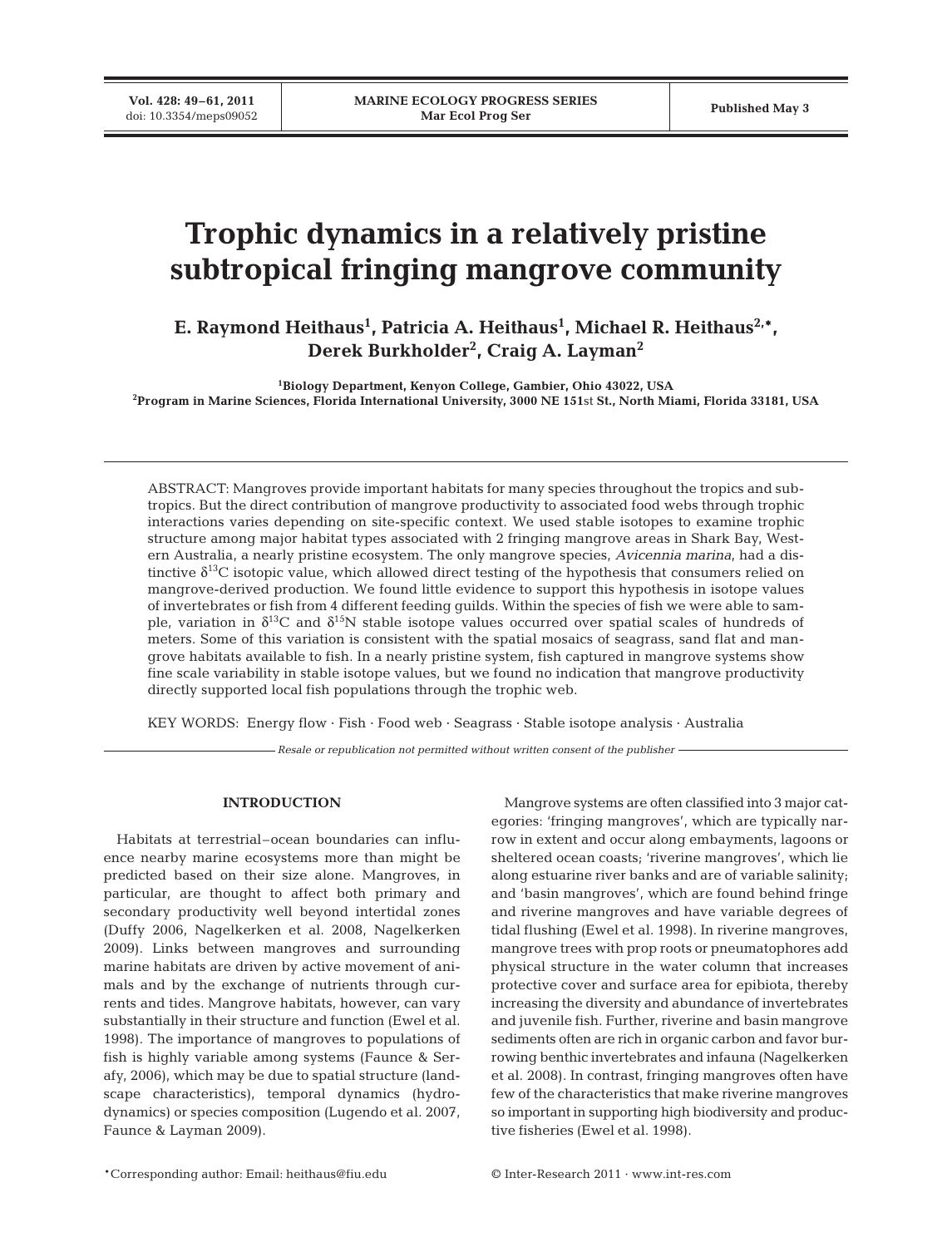Feeding activities of fish is one process linking mangroves to other local habitats. Fish in mangrove habitats can vary their feeding behavior in response to local variation in prey abundance and predation risk (Laegdsgaard & Johnson 2001, Sanchez-Jerez et al. 2002, Unsworth et al. 2007), which may modify crosshabitat linkages. Many species of fish found in fringing mangroves are considered 'opportunistic,' shifting feeding locations and prey items in response to local conditions (Hammerschlag-Peyer & Layman 2010). Such shifts may be particularly pronounced in mangrove systems with low prey availability and, thus, could lead to greater connectivity to non-mangrove food webs.

In this study, we explored food web structure and feeding relationships in fringing mangrove habitats of the relatively pristine ecosystem of Shark Bay, Western Australia. We used patterns of stable isotope variation of invertebrates and fish to infer to what degree mangroves were directly supporting secondary production. We were especially interested in the extent to which fishes with different feeding strategies depend on mangrove-derived primary productivity. We also examined potential sources of variation in fish isotope values with a particular focus on (1) the influence of body size within species and (2) a landscape level variable, i.e. extent (i.e. total size) of mangrove habitats. Food web models in little-impacted ecosystems, like Shark Bay, are very rare (but see Abrantes & Sheaves 2009); thus, this study provides valuable benchmarks for comparison of trophic dynamics with hydrologically comparable systems more impacted by human activity.

## **MATERIALS AND METHODS**

**Study location.** Shark Bay is a 13 000 km<sup>2</sup> subtropical embayment with an average depth of 9 m, located on the central coast of Western Australia. The bay is subdivided by peninsulas and barrier islands into the Eastern and Western Gulfs (see Heithaus 2004). Shark Bay has a pronounced salinity gradient increasing to the south and east and reaching up to 70‰ in Hamelin Pool in the extreme SE corner of the bay (UNEP, World Conservation Monitoring Centre 2008). Designated as a Marine Park and World Heritage Area in 1991, Shark Bay is subject to very low fishing pressure and is one of the world's most pristine remaining seagrass ecosystems.

Habitats of Shark Bay create an interconnected mosaic (Sheaves 2009). This mosaic includes extensive shallow seagrass beds, sandy unvegetated areas, deeper-water mixes of sand and sparse seagrass, fringing mangroves, and intertidal sand flats. The dominant seagrasses *Amphibolus antarctica* and *Posidonia aus-* *tralis*, and a mix of less common tropical seagrass species, cover  $\sim 4000 \text{ km}^2$  of Shark Bay (Walker, 1990). Mangroves occur along ~30% of coastal fringes of the study area with *Avicennia marina* (gray mangrove) being the single species. Most of this fringe is narrow, consisting of a thin line of trees, but larger, protected bays are scattered through the east bay. These larger bays tend to have compact, hard, gypsum-dominated sediments with low organic content and very little accumulated detritus. Even the bays are marinedominated, with freshwater input occurring infrequently (e.g. during cyclones).

We selected 2 mangrove systems (Dubaut Creek and Guichenault Point) along the eastern coast of Peron Peninsula and sampled organisms from 3 subsites at each location (Fig. 1). These were selected because they had the largest patches of accessible mangrove. Guichenault Point creates Herald Bight within which the protected southwest and west shores are lined with tidal creeks, mangroves and mud flats (Guichenault Interior; GI). The boundary between the tidal creek and bay was designated Guichenault Mouth (GM). The east side of Guichenault Point is more exposed to the Eastern Gulf, except for a small lagoon (Guiche nault Lagoon; GL) that is lined with mangroves and where seagrass detritus creates a permanent flocculent layer over the sandy sediments. Salinity in Herald Bight tends to vary little ~40‰ (Travers & Potter 2002, White & Potter 2004).

Dubaut Creek, ~35 km south south-east of Guichen ault, is a tidal creek connected to a birrida (a hypersaline land feature with saltbush, *Salicornia*, and soils dominated by gypsum clay). We sampled in the tidal channel and intertidal flats up to 1200 m from the creek mouth (Dubaut Interior, DI) and at the mouth of the tidal creek (Dubaut Mouth; DM). Southeast of the entrance to Dubaut Creek is a smaller creek with a low density of mangroves (Dubaut Point; DP) and a short (150 m) tidal creek that drains a largely-unvegetated area of gypsum clay. Salinity in Dubaut Creek and near Dubaut Point ranged from 42 to 50‰ in June 2008. We also sampled at sites well removed from potential mangrove influence, including seagrass habitats (SG) and sandy intertidal (MM) near Monkey Mia, 21 km south of Guichenault and 8 km north of Dubaut.

We used geographic systems analysis software (ArcGIS) to calculate areas of aquatic habitat types available to fish near the entrances to each of the 4 mangrove subsites. Habitat polygons were classified as fringing mangrove, channel, sand, seagrass, seagrass-sand mix, or detritus-sand mix, using visual interpretation of a 1 m resolution orthophotograph taken in 2006. Habitat patches were identified within 1 km of the mouth of each subsite, using the shortest path available to fish. The distance of 1 km was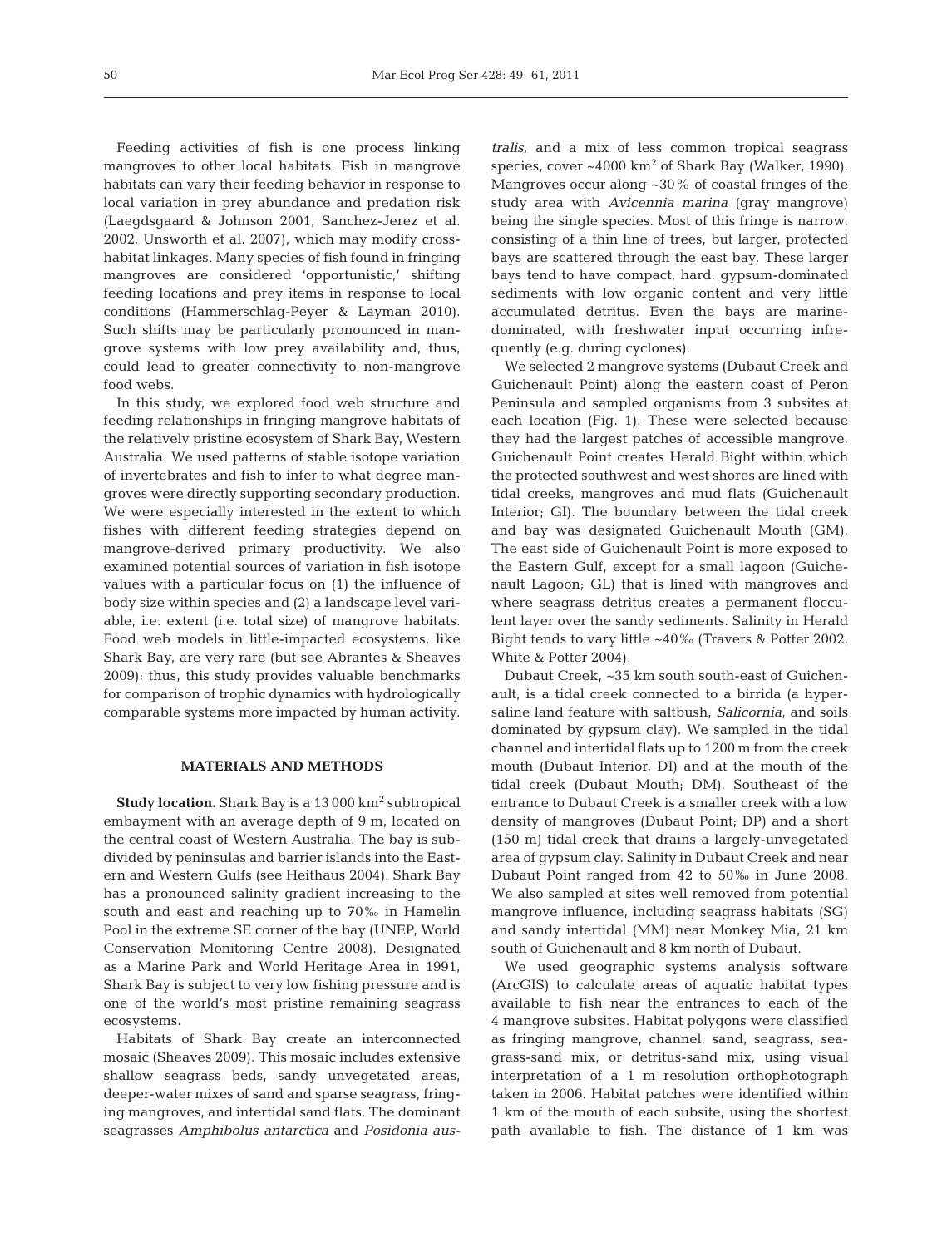



selected to encompass habitats that would be reasonably encountered by fish moving with tides between mangrove and deeper habitats. Daily movements with tides are documented in Caribbean and Australian systems, even though precise pathways are difficult to quantify (Meynecke et al. 2008, Luo et al. 2009, Mendoza-Carranza et al. 2010, Sakabe & Lyle 2010) The 'shortest path' was a straight line except when land projected into the area. Areas for habitat patches of each type were then summed.

**Sample collections and processing.** Collections were made between 27 May and 14 July 2008. During this time the water temperature ranged from 17 to 24°C. Fish from mangrove habitats were captured using traps, seines, and dip nets. We sampled from seagrass beds (SG) using fish traps and dip nets (see Heithaus 2004). Four species of fish were collected over sand using a dip net at the intertidal edge at MM. The sampling procedures were designed to obtain individuals from the most common species and was not intended to be a full survey or population estimate of the fish communities. Fish species were assigned to feeding guilds based on examination of stomach contents (authors' unpubl. data), a review of literature about fish in western Australia, and information from FishBase (Froese & Pauly 2009). Identifications were assisted by Hoese et al. (2007).

Captured fish were placed on ice and frozen until processing. Total length was measured and, for individuals >4 cm, the dorsal and lateral muscle was removed, rinsed in distilled water, dried for 24 to 48 h

at 60°C and then ground to a fine powder using a mortar and pestle. Smaller fish were rinsed, dried and ground whole. Samples were shipped to the United States in microfuge tubes and stored in a  $-20^{\circ}$ C freezer. Samples were redried at 60°C prior to weighing for isotope analysis.

Invertebrates were collected at each site and frozen until processed. We especially focused on collecting suspension-feeding bivalves and grazing gastropods to represent the invertebrate basal consumers in the mangrove food webs, as recommended by Post (2002), Layman (2007) and Mallela & Harrod (2008). Bivalves were collected by manually sifting the sediments in a 2 m square area at Guichenault Interior and the edge of the channel draining Dubaut Creek. Small shrimp and crabs were collected by disturbing the sediments and sweeping vegetation with a large dip net. For large crabs, a single claw was removed. During processing, mollusks were manually separated from their shells and, when present, opercula were removed. Small crustaceans were dried whole and combined into samples of 10 to 25 organisms. Muscle was isolated from a single claw of large crabs. Tissue was rinsed in distilled water, dried and processed as described for fish.

For primary producers, *Avicennia marina* leaves were sampled directly from at least 5 trees per site. Samples were cut into small pieces to facilitate drying prior to grinding to a fine powder. We collected epibiota growing on pneumatophores of *A. marina* by cutting immersed pneumatophores, and then removing attached organisms by scraping with a razor blade.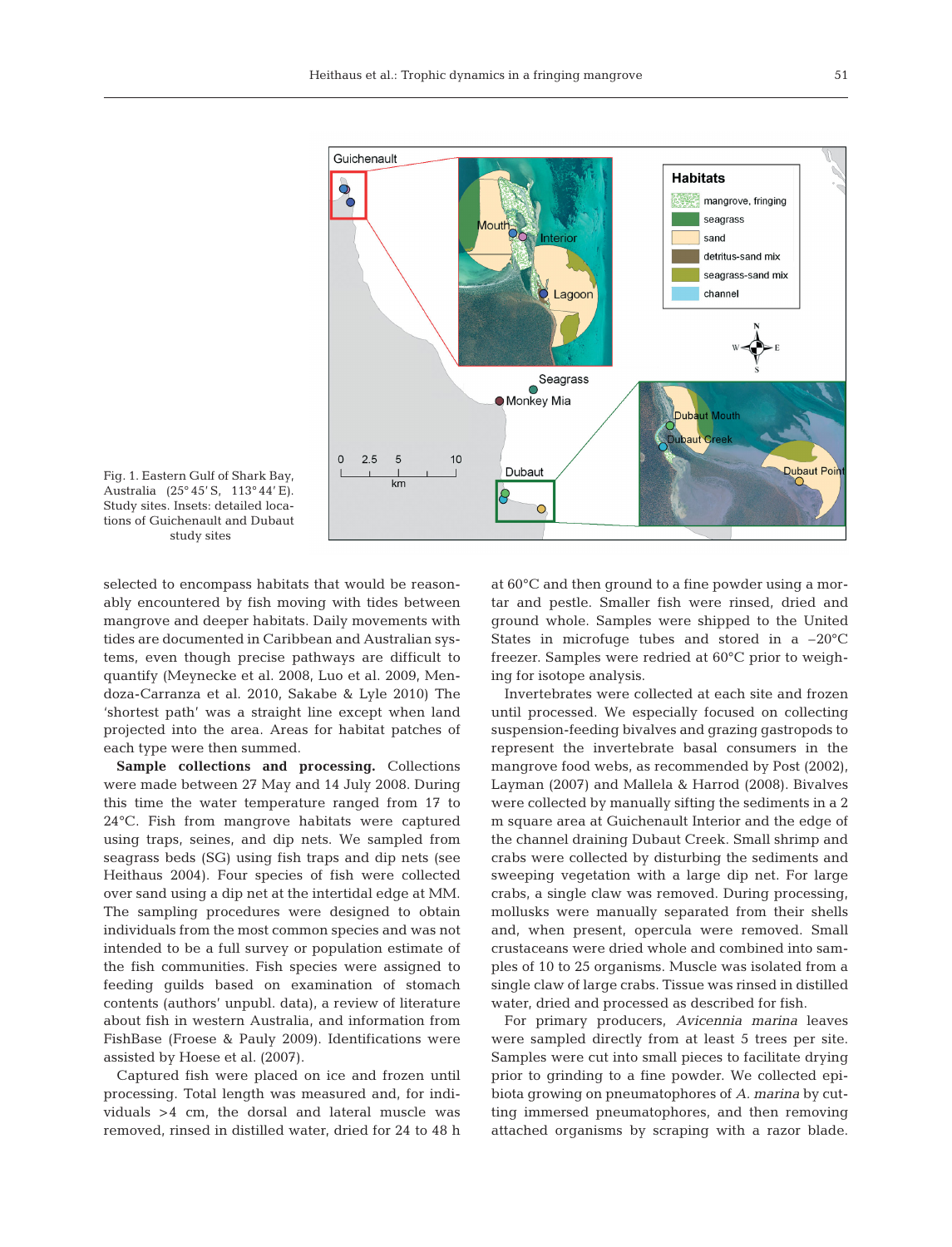Seagrass and algal samples were collected as part of a larger study (D. Burkholder unpubl.). Epiphytes were removed with a razor blade from samples of all larger plants prior to drying and grinding. Seagrass and epiphytes were rinsed in distilled water prior to processing. Scraped samples were placed in aluminum trays and dried in a heated desiccator for at least 72 h. Tissue was ground with mortar and pestle to a fine powder, stored in sealed vials and frozen after shipping to Florida International University (FIU) for processing of samples for stable isotope analysis.

Samples were processed at FIU following Post et al. (2007) for the determination of  $\delta^{13}$ C and  $\delta^{15}$ N. Some crustacean and algal samples required acidification to remove inorganic carbon. To acidify tissue, sample powder was placed in a glass watch glass and then into chamber containing HCl vapor. These samples were then dried 24 h at 60°C before weighing. A separate portion of unacidified sample was retained for  $\delta^{15}N$ determination. For all samples  $1 \pm 0.05$  mg of dried powder was placed in tin capsules and sent to the Yale Earth System Center for Stable Isotopic Studies (ISC-SIS) for isotopic analysis. Large amounts of lipid can shift  $\delta^{13}$ C independent of diet, so numerical corrections of  $\delta^{13}$ C were calculated when the ratio of carbon to nitrogen, C:N > 3.32 as suggested by Post et al. (2007). The correction was used for at least 1 individual in 10% of taxa (Appendix 2) with an average correction of –0.34‰.

Stable isotope values are reported using  $\delta$  notation:

$$
\delta^{13}C \; or \; \delta^{15}N \; = \; 1000 [(R_{sample} \times R_{standard}^{-1})-1] \ \ \, (1)
$$

where  $R = {}^{13}C: {}^{12}C$  or  ${}^{15}N: {}^{14}N$ .

The global standard for measuring  $\delta^{13}$ C is PeeDee belemnite and atmospheric N is used for  $\delta^{15}N$ . Our tissue standard was trout muscle, and at least 10 trout samples were interspersed through each run of 46 wells  $(\delta^{13}C_{\text{trout}} = -28.70\%$ , SD = 0.106‰, 50.0% C;  $\delta^{15}N_{\text{trout}} = 15.79\%$ , SD = 0.081‰, 13.1% N; sample  $size = 42$ ).

**Data analysis.** Descriptive statistics, ANOVA and ANCOVA were run in Minitab. Data were evaluated for normality and homogeneity of variances. Variances of stable isotopes were homogeneous except for *Pelates octolineatus* for  $\delta^{13}$ C and *Gerres subfasciatus* for both isotopes. After  $log_{10}$  transformations of length, the assumptions of ANCOVA were met by data distributions for all species except *P. sexlineatus*.

Stable isotopic values often vary with body size (Gu et al. 1996, Shannon et al. 2001, Barnes et al. 2008), so log transformed length was included as a covariate in tests for site differences in  $\delta^{13}$ C and  $\delta^{15}$ N. The interaction between length and site was evaluated, but excluded from final models when p > 0.10. Potential patterns in average  $\delta^{13}C-\delta^{15}N$  stable isotope values between sites were evaluated using circular statistics with Oriana (Schmidt et al. 2007). Such analysis uses Rayleigh's Z statistic. In these analyses, replicates are average stable isotope values for species in common between pairs of sample sites. Circular statistics evaluate hypotheses about trends in shifts of position in a 2-dimensional space:  $\delta^{13}C-\delta^{15}N$  stable isotope biplots in our study.

# **RESULTS**

The total amount of mangrove habitat varied among sites with  $GI \gg DI > GL \gg DP$  (Fig. 2). The areas of dense seagrass beds also varied among subsites, with GI again ranking highest.

Thirteen common species of fish were collected from 7 sites, with sample sizes varying from 1 to 45 per site (Appendix 1). The number of species encountered in the mangrove sites was consistent with relative amount of mangrove habitat for each site, with 10 species captured in GI, 6 in DI, 5 in GL and 3 from DP. *Amniataba caudavittata* and *Rhabdosargus sarba* were the most widespread species and each was captured from 5 sites; *Pelates octolineatus* was captured in 4 sites. The sample sizes do not reflect relative abundances of fish in the sampling areas because collections stopped when target numbers were obtained.

Fish taken from traps placed in seagrass beds tended to be larger than individuals captured in traps and nets in mangrove habitats (Appendix 1). On average, *Pela tes octolineatus* and *Amniataba caudavittata* were larger than those from the largest mangrove sites by 135 and 36%, respectively; *Rhabdosargus sarba* from seagrass were at least 39% larger than individuals from mangroves. Only *Colurodontis paxmani* were similar in size in seagrass and mangrove sites. Also



Fig. 2. Proportions of marine habitat types within 1 km of the mouth of the study sites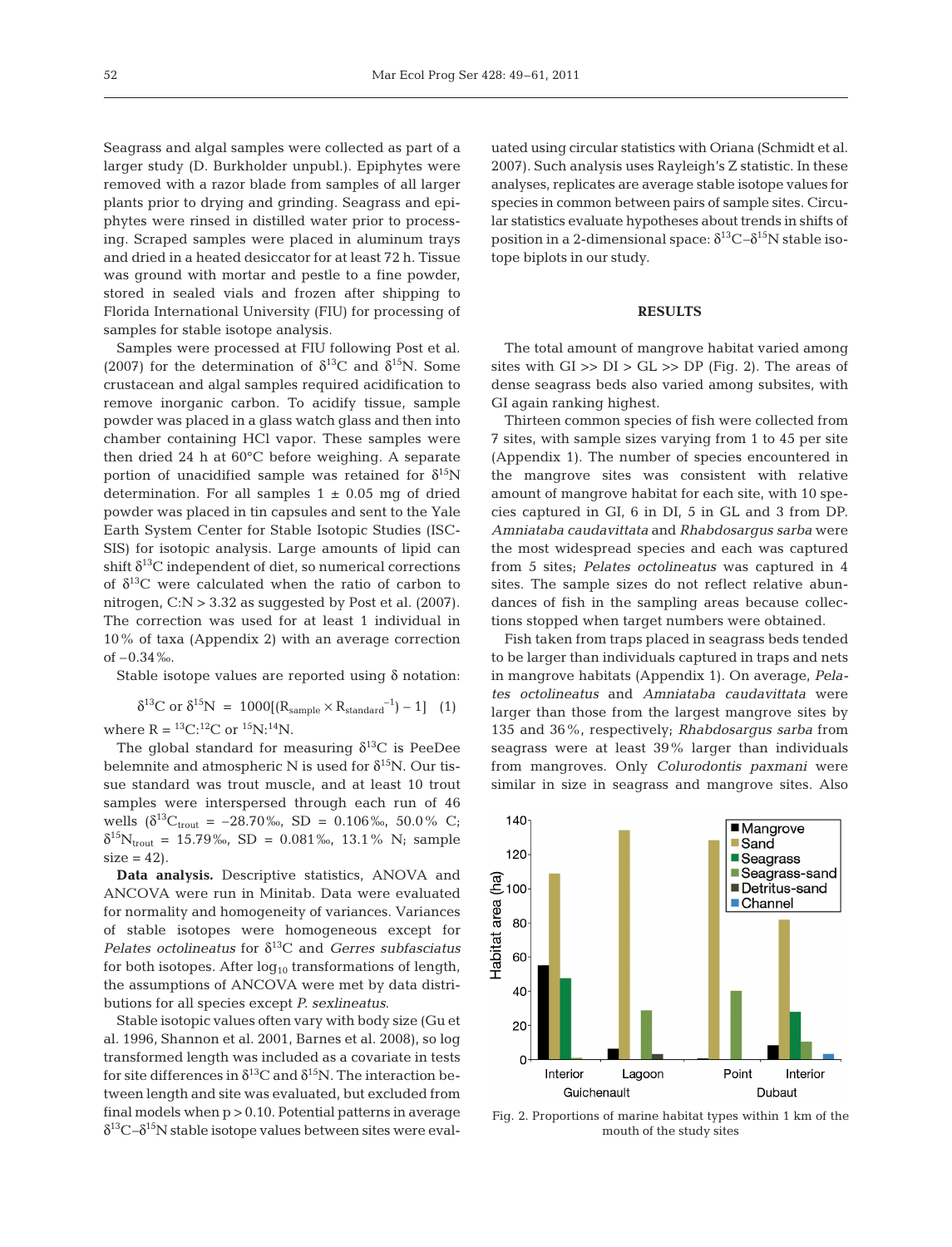varying in size among sites were the hardyheads *Atherinomorus vaigiensis* (larger in mangroves than in sandy subtidal) and *Craterocephalus mugiloides* (smaller in mangroves than in sandy subtidal).

## **Primary producers from mangroves**

*Avicennia marina* leaves had similar  $\delta^{13}$ C values at Dubaut and Guichenault  $(-22.9 \pm 2.6\%$  at both; Fig. 3), similar to other studies of *A. marina* at other sites in Australia (e.g. Loneragan, et al. 1997, Werry & Lee 2005). Epibiota (mostly algae) growing on the pneumatophores of *A. marina* were also relatively depleted in  ${}^{13}C$  (–21.7‰). Seagrass and seagrass epiphytes were considerably less depleted in <sup>13</sup>C, with  $\delta^{13}$ C values ranging from –10.8 to –7.1‰. We observed intermediate levels of  $\delta^{13}C$  values among algae collected from seagrass beds (–16.3 to –13.3‰, except for 1 sample of a calcareous red alga with a mean of –21.3‰).

#### **Carbon sources for basal consumers**

It was not possible to directly measure the stable isotope signatures of all primary producers, particularly for benthic microalgae and pelagic phytoplankton. As such, we did not employ a model such as IsoSource (Phillips & Gregg 2003). Instead, we used primary consumers (and invertebrates potentially eaten by fish) as an index of stable isotope values entering the base of the food webs among sites (e.g. Layman 2007). Appendix 2 gives sample sizes, sites and average stable isotope values by taxon.

If *Avicennia marina* or epibiota were important to these trophic pathways, tissue values should be rela-



tively depleted in  ${}^{13}$ C. None of the invertebrate taxa displayed  $\delta^{13}$ C values that suggested significant reliance on mangrove primary productivity, and these patterns were consistent across mangrove sites and other sites (Fig. 4). The most  ${}^{13}C$  depleted species, a tunicate, was collected from a seagrass bed more than 2 km from the nearest mangrove site. Only 6 invertebrate species were captured in mangrove and at least 1 other habitat, so rigorous statistical analysis was not possible; however, for all 6 of those species, the individuals from the mangrove habitat were less  $^{13}C$  depleted than those collected from seagrass beds or sand flats. This is the opposite of the direction hypothesized if mangrove productivity was at the base of the trophic systems.  $δ<sup>13</sup>C$ values for invertebrates captured in mangroves (between –12 and –14‰) were close to those of algae. The  $\delta^{13}$ C values of invertebrates from Monkey Mia were 13C-enriched, suggesting more reliance on seagrassbased trophic pathways. Organisms from the mangrove sites had isotope values generally similar to those from seagrass sites, except for bivalves, where seagrass-collected individuals were more depleted  $(\delta^{13}C$  values of  $-17\%$  versus  $-12$  to  $-14.5\%$ ), which again, is opposite from the direction predicted by the hypothesis of significant mangrove contribution to trophic webs.

#### **Carbon sources for fish**

Patterns in  $\delta^{13}$ C in fish that we were able to sample failed to support a prediction of increased reliance on *Avicennia marina*-based trophic pathways in the interior mangrove sites (DI and GI). Similar to invertebrate consumers, fish species from all feeding guilds (Elliott et al. 2007) were substantially less depleted in <sup>13</sup>C ( $\delta^{13}$ C averages ranged from  $-11$  to  $-17\%$ ) than *A. marina* 

> Fig. 3. Stable isotope biplot for primary producers from Shark Bay, Australia. Algae  $(\blacksquare)$ : A = unknown calicified green alga, Brown = unknown brown alga, Penicillus = *Penicillus* sp., Red = unknown red alga, and Sargasso = *Sargassum* spp. Mangrove (●): Avicennia *marina*. Temperate seagrasses ( $\blacklozenge$ ): Amphibolis = *Amphibolis antarctica*, Posidonia = *Posidonia australis*. Tropical seagrasses ( $\triangle$ ): Cymadocea = *Cymodocea angustata*, Halo dule = *Halodule uninervis*, Halophila o. = *Halophila ovalis*, Halophila s. = *H. spinulosa*, Syringodium = *Syringodium isoetifolium*. Epibiota (\*): seagrass = epiphytes scraped from seagrass blades, mangrove = epibiota scraped from pneumatophores of *Avicennia marina* in mangrove creeks; SD for  $\delta^{13}C$  are omitted for simplicity, but range from 0.8 to 1.8‰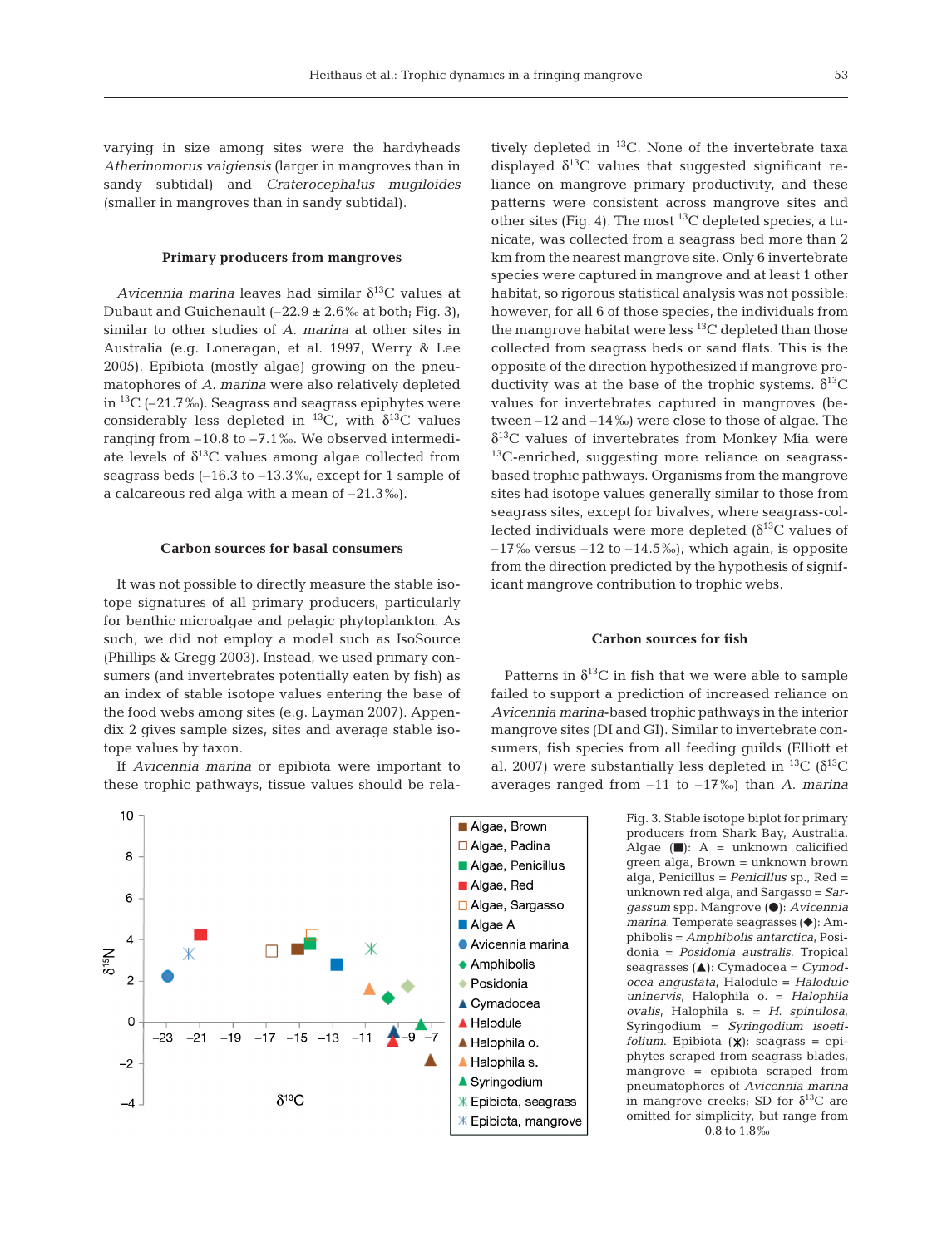

Fig. 4. Stable isotope biplots for invertebrate basal consumers from the study sites in Shark Bay, Australia. Means  $\pm$  SD.  $\delta^{13}C$ ranges: mangrove leaves and epibiota (blue line), marine algae (red line), and seagrass species (green line)

(Fig. 5A–E). This range for fish also exceeded the ranges of  $\delta^{13}$ C of most invertebrate basal consumers from mangrove habitats, suggesting some fish were moving across the system boundaries or feeding on imported food sources. Invertebrates from a pristine, tropical estuary in Queensland, Australia, appeared to incorporate productivity from mangrove and microphytobenthos in mangrove; these invertebrates were consumed by some fish (Abrantes & Sheaves 2009). Mangrove habitat and more diverse mangrove species dominated that system; more research will be required to evaluate hypotheses about whether differences in the habitat mosaic or community composition account for apparent differences in trophic structure in Shark Bay.

Length was related to  $\delta^{13}$ C for 3 of the focal species of fish (Table 1). The influence of length depended on location for *Atherinomorus vaigiensis*, where the values of  $\delta^{13}$ C decreased much faster with increasing size at the sandy intertidal site of Monkey Mia than at GI. Larger *Rhabdosargus sarba* and *Gerres subfasciatus* tended be more enriched in 13C when sites were considered together (although there was a suggestion of a decreasing slope for *G. subfasciatus* from DP).

Among-site differences in  $\delta^{13}$ C values were significant  $(p < 0.05)$  for 4 species of fish and marginally significant (0.05  $\lt p \lt 0.10$ ) for 2 others (Table 1). The  $\delta^{13}$ C value of *Atherinomorus vaigiensis* was less depleted in the Guichenault mangrove compared to Monkey Mia, with additional variation explained by differences in length as well as an interaction between site and length.  $\delta^{13}$ C was more depleted in larger fish at GI, but less depleted with size at Monkey Mia. *Gerres subfas-* *ciatus* also varied in  $\delta^{13}$ C where fish from the larger GI mangrove site were more  ${}^{13}$ C depleted than the individuals from the smaller DP site. Fish captured in seagrass were not consistently different in  $\delta^{13}$ C compared to fish from mangrove sites, which is also inconsistent with a hypothesis of major contributions of *Avicennia marina* to food webs. In summary, several species of fish varied in  $\delta^{13}C$  values among sites separated by no more than 20 km, but without consistent pattern among sites in the direction of this variation (Rayleigh's *Z*'s: 0.36 to 2.74, all p > 0.05 for 6 pairwise comparisons of sample sites).

Across sites, invertebrate consumers showed narrow ranges of  $\delta^{15}N$  values; these varied <2.5% for all invertebrates and by <1.5‰ for 80% of taxa. Fish were characterized by greater variation in  $\delta^{15}N$  values, which differed among sites for all the feeding guilds but were influenced by size in only a few cases (Fig. 5A–E, see Table A1 & A2). The within-species  $\delta^{15}N$  values differed among sites for 4 of 8 species of fish and marginal site effects were seen in *Colurodontis paxmani* (Table 2). Within species, the ranges of  $\delta^{15}N$  were 1.9‰ *(Pe la tes octolineatus),* 1.2‰ *(Gerres subfasciatus)*, 1.7‰ *(Cra terocephalus mugiloides)*, and 0.8‰ *(Apogon rueppelli)*. *Atherinomorus vaigiensis* lacked site effects independent of differences in length and showed a marginal site-by-length interaction, with larger fish more enriched in  $15N$  within GI (a site with a larger range of sizes for this species). Similarly, larger *Amniataba caudavittata* and *C. paxmani* were more enriched with <sup>15</sup>N. Variation in  $\delta^{15}N$  among sites for *A. caudavittata* and *A. vaigiensis* were likely due to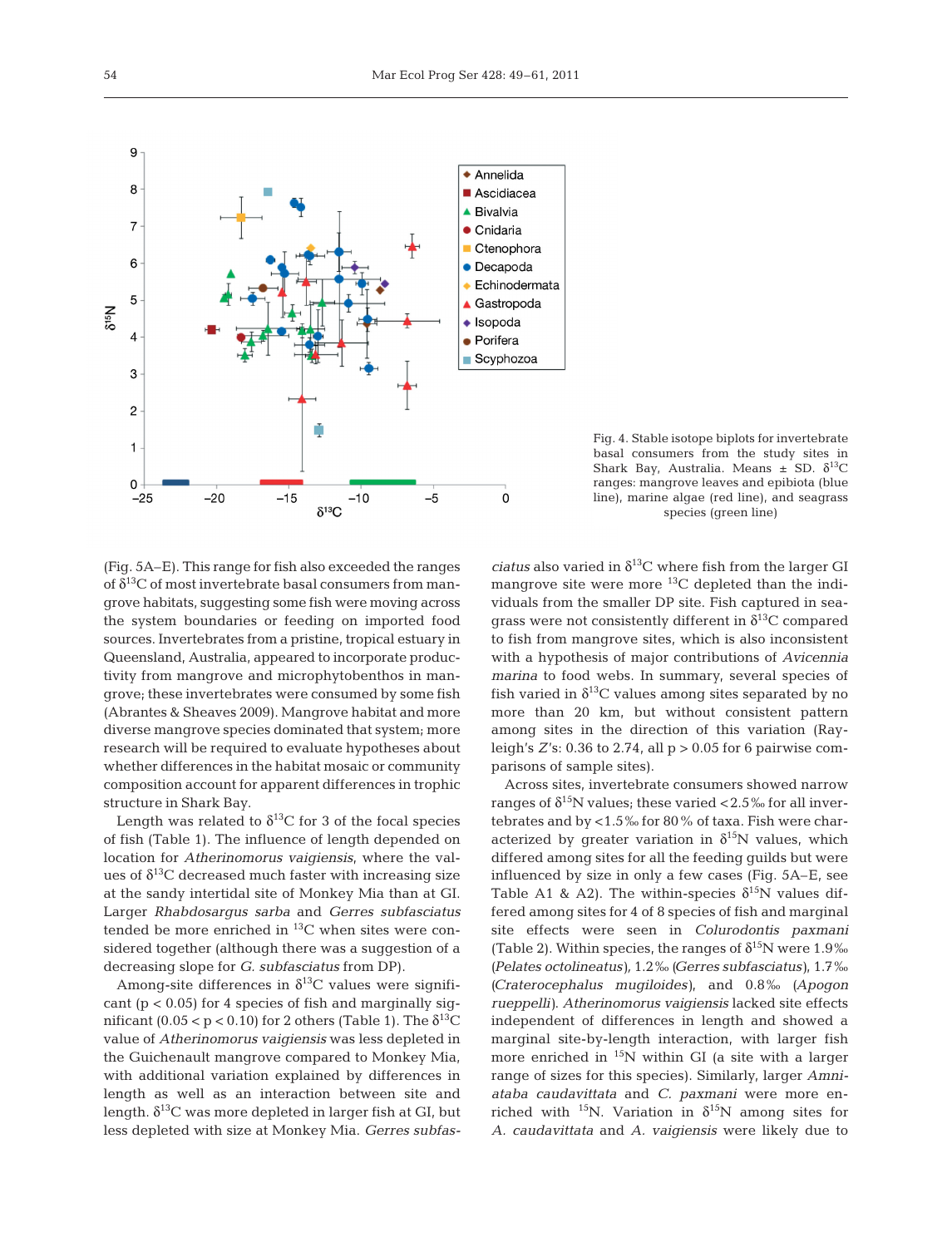



Fig. 5. Stable isotope biplots for fish species by feeding guild, for species captured from more than one of the study sites in Shark Bay, Australia. (A) Omnivores; (B) Planktivores; (C) Piscivores; (D & E) Zoobenthivores. Means  $\pm$  SD. Symbols = species within each panel. Colors = sampling sites:  $DP =$ Dubaut Point, DM = Dubaut Mouth, DI = Dubaut Interior, GI = Guichenault Interior, GL = Guiche nault Lagoon, SG = seagrass beds, MM = Monkey Mia sandy intertidal zone.  $\delta^{13}$ C ranges: mangrove leaves and epibiota (blue line), marine algae (red line), and seagrass species (green line)

Table 1. Site and length effects on  $\delta^{13}C$  for species of fish found in 2 or more sites in Shark Bay, Australia, using ANCOVA. Site by length interaction was initially specified, but the interaction was dropped in reanalysis if the interaction was not significant (p > 0.10). Slope of length-δ<sup>13</sup>C regression: indicated by β for significant length effects. Two values of β indicate slopes that varied with site. Data in **bold** indicate statistically significant parameters

| <b>Species</b>             | N  | $F_{\rm Site}$ | $p_{\text{Site}}$ | $F_{\text{Lenath}}$ | $p_{Length}$ | β             | $F_{\text{Site} \times \text{Length}}$ | $p_{\text{Site} \times \text{Length}}$ | $R^2 (%)$ |
|----------------------------|----|----------------|-------------------|---------------------|--------------|---------------|----------------------------------------|----------------------------------------|-----------|
| Amniataba caudavittata     | 47 | 1.86           | 0.135             | 0.35                | 0.555        |               | $_{\rm NS}$                            | NS                                     | 17.5      |
| Apogon rueppelli           | 14 | 2.04           | 0.181             | 0.06                | 0.812        |               | $_{\rm NS}$                            | NS                                     | 9.0       |
| Atherinomorus vaigiensis   | 19 | 5.14           | 0.039             | 10.48               | 0.005        | $15.0, -11.4$ | 6.14                                   | 0.026                                  | 83.4      |
| Colurodontis paxmani       | 10 | 12.68          | 0.007             | 1.06                | 0.343        |               | $_{\rm NS}$                            | NS                                     | 72.3      |
| Craterocephalus mugiloides | 19 | 2.72           | 0.085             | 0.04                | 0.851        |               | $_{\rm NS}$                            | <b>NS</b>                              | 18.8      |
| Gerres subfasciatus        | 24 | 15.81          | 0.001             | 4.87                | 0.039        | 12.8          | $_{\rm NS}$                            | $_{\rm NS}$                            | 64.2      |
| Pelates octolineatus       | 65 | 2.59           | 0.061             | 0.27                | 0.605        |               | $_{\rm NS}$                            | $_{\rm NS}$                            | 11.5      |
| Rhabdosarqus sarba         | 44 | 8.02           | < 0.001           | 4.82                | 0.034        | $-10.8$       | NS                                     | NS                                     | 39.5      |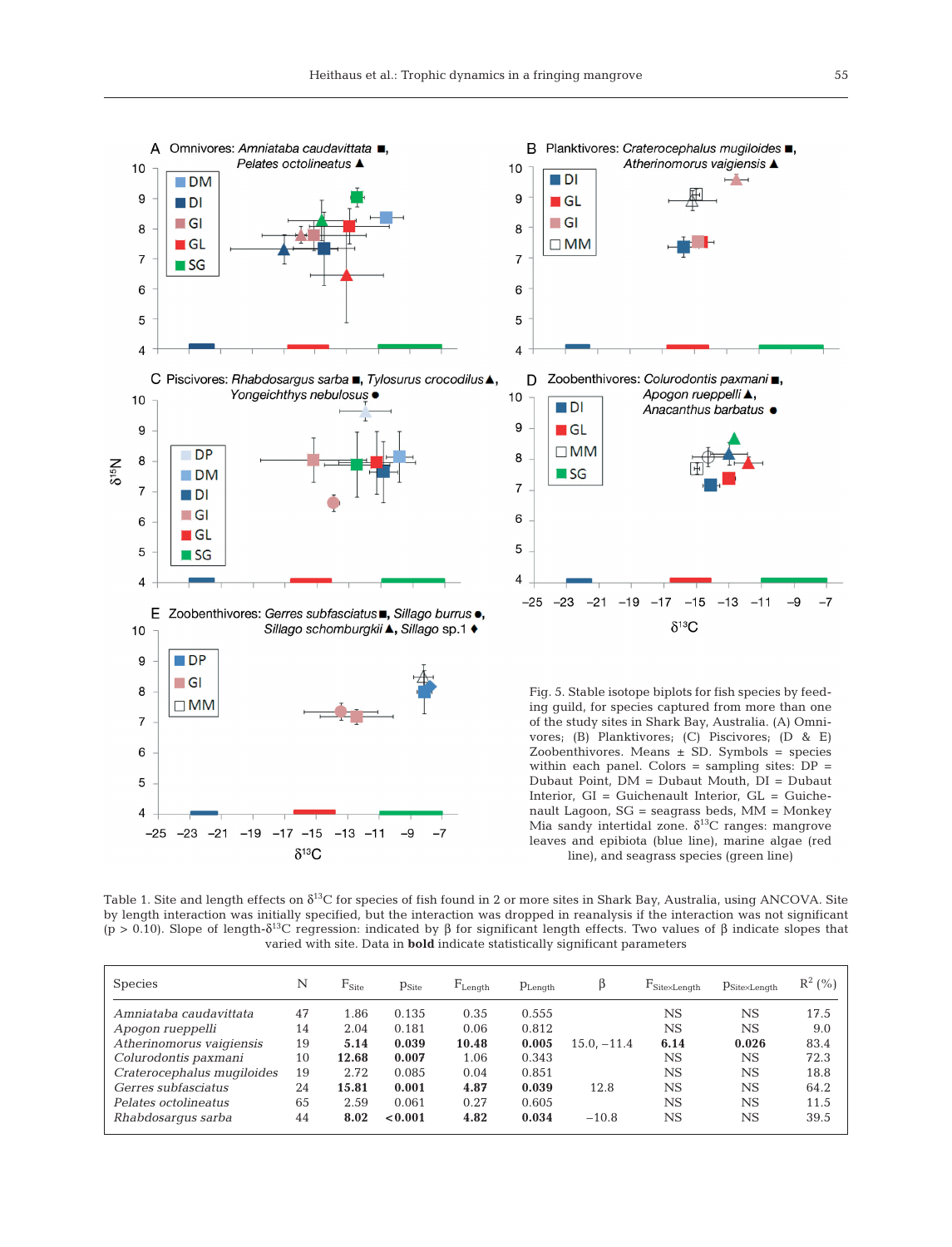Table 2. Site and length effects on δ15N for species of fish found in 2 or more sites in Shark Bay, Australia, using ANCOVA. Site by length interaction was initially specified, but the interaction was dropped in reanalysis if the interaction was not significant (p > 0.10). Slope of the length-δ13C regression is indicated by β for significant length effects. Data in **bold** indicate statistically significant parameters

| <b>Species</b>             | N  | $\text{F}_{\text{Site}}$ | $p_{\text{Site}}$ | $F_{Length}$ | $p_{Lenath}$ |        | $\text{F}_{\text{Site} \times \text{Length}}$ | $p_{\text{Site} \times \text{Length}}$ | $R^2 (%)$ |
|----------------------------|----|--------------------------|-------------------|--------------|--------------|--------|-----------------------------------------------|----------------------------------------|-----------|
| Amniataba caudavittata     | 47 | 1.56                     | 0.203             | 19.15        | 0.000        | 3.0    | $_{\rm NS}$                                   | $_{\rm NS}$                            | 51.6      |
| Apogon rueppelli           | 14 | 4.76                     | 0.035             | 0.39         | 0.546        |        | NS                                            | $_{\rm NS}$                            | 39.6      |
| Atherinomorus vaigiensis   | 19 | 1.40                     | 0.255             | 6.55         | 0.022        | $-3.1$ | 3.32                                          | 0.089                                  | 80.1      |
| Colurodontis paxmani       | 10 | 3.52                     | 0.097             | 5.55         | 0.057        |        | $_{\rm NS}$                                   | $_{\rm NS}$                            | 41.1      |
| Craterocephalus mugiloides | 19 | 6.05                     | 0.007             | 0.72         | 0.411        |        | NS                                            | $_{\rm NS}$                            | 90.2      |
| Gerres subfasciatus        | 24 | 11.15                    | 0.003             | 0.02         | 0.877        |        | NS                                            | $_{\rm NS}$                            | 36.3      |
| Pelates octolineatus       | 65 | 6.57                     | 0.001             | 0.49         | 0.488        |        | <b>NS</b>                                     | $_{\rm NS}$                            | 31.8      |
| Rhabdosarqus sarba         | 44 | 0.30                     | 0.876             | 0.18         | 0.676        |        | NS                                            | NS                                     | 0.0       |
|                            |    |                          |                   |              |              |        |                                               |                                        |           |

differences in sizes among sites. Comparing sites, the range of  $\delta^{15}N$  values for all fish was narrow at 1.46‰  $(F = 9.40, p < 0.01, R^2 = 15.2\%)$ .

## **DISCUSSION**

Two major patterns emerge from our results. Stable isotope values of carbon suggest minor contributions, at most, from mangrove trees to secondary productivity of small fish using fringing mangrove habitat in Shark Bay. Also, within species of fish, stable isotope values can vary over spatial scales as localized as hundreds of meters. We structure our discussion around these 2 themes.

## **Mangrove contributions to fish productivity**

Although fish and invertebrates inhabit the fringing mangrove habitat, they are not deriving a substantial proportion of their biomass from *Avicennia marina*based trophic pathways or its pneumatophores-associated epibiota. This interpretation is consistent with findings in other systems that have pointed out the relatively low consumer reliance on mangrove productivity (Fry & Ewel 2003, Layman 2007). In the almost pristine ecosystem of Shark Bay, invertebrates (–15.7 to –9.34‰) and fish (–14.9 to –7.8‰) tend to have  $\delta^{13}C$ values that are more consistent with those of algae and/or seagrass. Blaber (2007) suggested that fish might benefit from mangrove habitats by feeding on mangrove-associated epiphytes rather than on mangrove-derived production, but in our study epiphytes tended to have the same signature as mangrove leaves. Other potential sources of primary productivity in fringing mangroves are benthic microalgae (especially diatoms), pelagic phytoplankton, macroalgae, and detritus from seagrass beds imported with tides. Although our study was not designed to distinguish

which of these form the base of fish trophic systems, our results clearly support the hypothesis that fish rely on mangroves for a reason or reasons other than direct feeding pathways.

Numerous fish species inhabiting mangroves mi grate between mangrove and adjacent habitats (Nagelkerken & van der Velde 2004, Sheaves 2005, Hammerschlag-Peyer & Layman 2010). In Shark Bay, most species of fish caught in fringing mangrove habitats also inhabit seagrass and sand flat habitats suggesting that individual fishes studied herein may move frequently between habitats in this system (Black et al. 1990, Linke et al. 2001, Travers & Potter 2002, Heithaus 2004). Alternatively, basal resource pools can be readily transported among habitat types in coastal systems (Melville & Connolly 2003, Connolly et al. 2005), and fish may remain within mangrove-dominated habitats and feed on imported resources.

The expected direction of nutrient movement in mangrove-seagrass complexes has been somewhat controversial. The 'outwelling hypothesis' (Odum & Heald 1975) proposed that carbon from mangrove productivity would be exported from these coastal systems to adjacent offshore systems, but most tests of the hypothesis have found the opposite; nutrients tend to be transported from seagrass beds in to mangrove habitats (Lee 1995, Bouillon et al. 2008, Kristensen et al. 2008, but see Sheaves & Molony 2000). Some riverine and basin mangroves may substantially support the food webs of adjacent habitats (Thimdee et al. 2008), but fringing mangroves are much less likely to provide such a major carbon subsidy (Faunce & Layman 2009). This is particularly true for Shark Bay, where fringing mangroves are small in stature, represent a small fraction of the total habitat, and fish have access to rich feeding opportunities in adjacent seagrass beds.

If food from the most common primary producers is not a major benefit of occupying these fringing mangroves, why are so many fish in this habitat? The most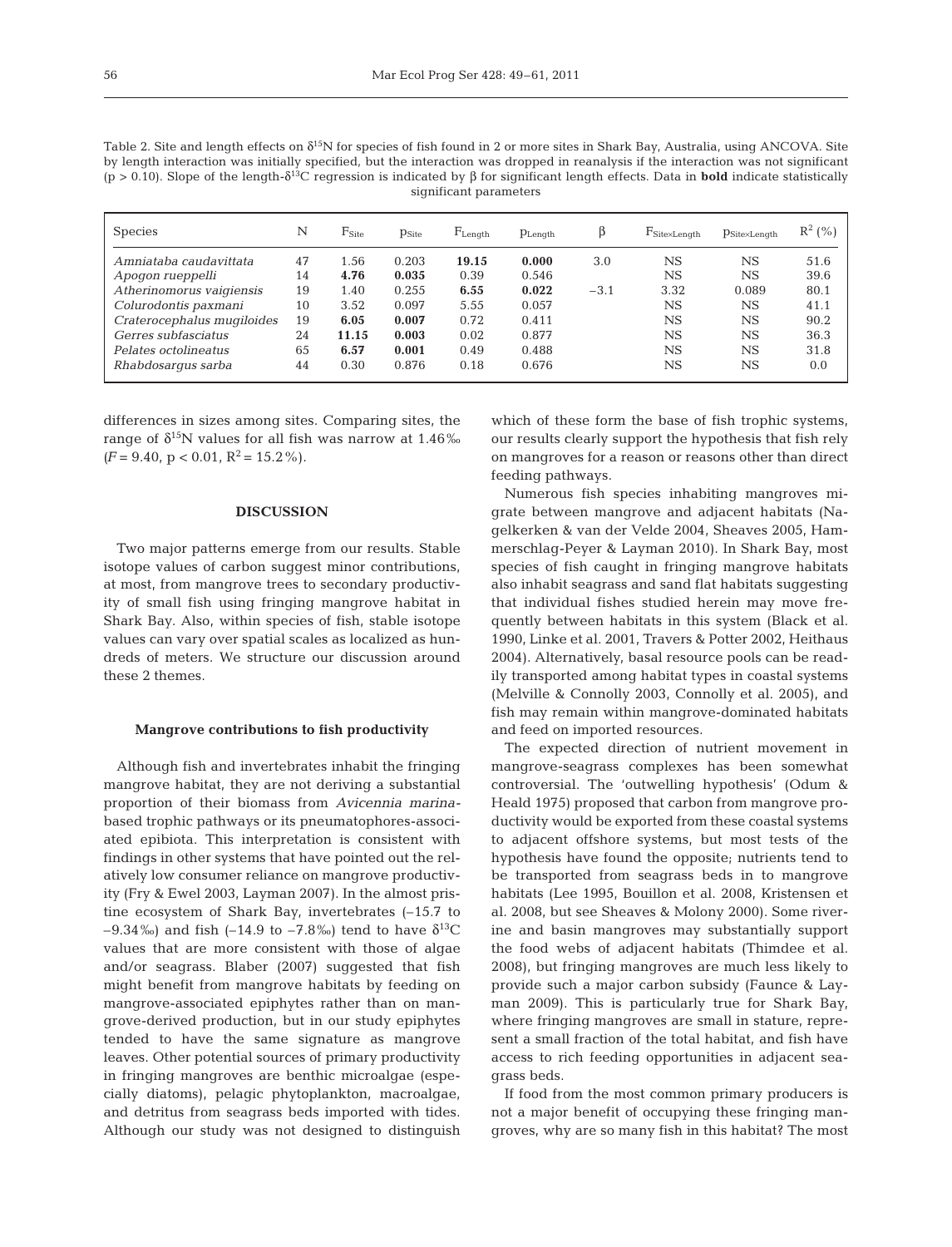obvious explanation is protection from larger predators, as fringing mangroves also provide the benefit of predator avoidance (Meynecke et al. 2007, Platell et al. 2007). Recent studies have provided multiple lines of evidence that mangroves are critical for predator protection, instead of the commonly held belief that they also provide additional food resources (Grol et al. 2008, Dorenbosch et al. 2009). The potential impact of fringing mangroves is illustrated by comparing the density of juvenile sharks from seagrass and unvegetated nursery areas that are either close or far from the Guichenault site; nurseries close to mangroves had 2- to 10-fold more sharks (White & Potter 2004). Protective benefits were observed for fish moving in and out of mangrove creeks in Queensland, Australia (Meynecke et al. 2008), and for *Acanthopagrus latus* in Shark Bay, Australia (Platell et al. 2007). These observations support additional studies on differences in predation rates among habitats.

# **Variation in stable isotope values**

We observed differences in stable isotopic values within and between species, between habitats, and between sample sites for the same habitat. Hypotheses for ecological mechanisms accounting for such variation include body size (within species), different feeding niches (within or between species), variation in basal resource values (between sample sites), and landscape variation (the extent of mangrove in the local habitat mosaic).

The small influence of body size on stable isotopic values for most species of fish was consistent with recent findings that some coastal fish vary in habitat use independent of body size (Hammerschlag-Peyer & Layman 2010 and references therein). Many studies suggested widespread correlations between fish size and habitat use and feeding (e.g. Minns 1995, Gu et al. 1996, Shannon et al. 2001, Barnes et al. 2008, Chassot et al. 2008), but fish size was not a major influence in our study. The influence of size may decline with increasing complexity of food webs where body size of primary consumer taxa is highly variable (Layman et al. 2005). Additionally, when fish can choose among several alternative habitat types and food resources, individual variation in behavior may mask the population-level influences of body size (Hammerschlag-Peyer & Layman 2010).

Spatial variation in diet was suggested by differences in  $\delta^{13}$ C among sites that were statistically detectable for areas just hundreds of meters apart. In parallel with our observations of fine-scale variation in stable isotope values, studies of *Pelates octolineatus*' stomach contents by Sanchez-Jerez et al. (2002) indicated variation in diet within scales of hundreds of meters that reflected differences in the abundance of prey among the studied seagrass habitats. For *Amniataba caudavittata* at Dubaut Creek, the  $\delta^{13}$ C value was different at the mouth of the creek, compared to interior sampling locations. These patterns are also consistent with variation in primary consumer isotope variation across a scale of hundreds of meters in coastal systems of the Bahamas, a similar marinedominated, oligotrophic, coastal system (Hammerschlag-Peyer & Layman 2010).

In general, we did not observe consistent patterns of variation in carbon sources associated with differences in the habitat mosaic;  $\delta^{13}C$  did not vary systematically with different mangrove habitat size or the proportions of the habitat mosaics that were seagrass and mangroves. Further studies would be required to determine whether fine-scale variation in habitat mosaics lead to predictable differences in trophic structure. The low contribution of mangroves and their epibiota to trophic webs, however, suggests that in restricted fringing mangrove systems like those of Shark Bay there may be relatively little variation across a range of habitat mosaics. In addition, any subtle variation in isotope values based on habitat mix may be minimized by the localized spatial variation in diets observed for species.

Much has been written about non-ecological sources of variation in stable isotope values. Differences in fractionation within individuals among tissues, and between individuals within the same environments can cause variation in stable isotopic values (Barnes et al. 2008, Martínez del Rio et al. 2009), as can changes in the structure of the food web beneath a consumer of interest (Post 2002, Layman et al. 2007). Within a population, laboratory studies show that even individuals consuming exactly the same food can vary in stable isotope values; for  $\delta^{15}N$ , laboratory-reared wild bass showed coefficients of variation (CV) of 2.6%, which was equivalent to the CV for some wild-caught bass populations (Barnes et al. 2008). In their study, the CV for  $\delta^{13}$ C for equilibrated laboratory-reared bass was 1.2% while wild-caught populations CV was 14% overall. In our study, CV's ranged from 5.0 to 26.3% (mean: 13.8%) for  $\delta^{13}$ C and 3.3 to 11.6% (mean: 6.7%) for  $\delta^{15}$ N, greatly exceeding variability expected from internal mechanisms. Further, we minimized differences from non-trophic sources by using only muscle tissue from fish and by sampling within a narrow interval of time.

In conclusion, even though vegetation density suggests high primary productivity in mangrove communities, on a local scale there is little evidence of mangroves directly supporting secondary production of consumers. We also provide additional data that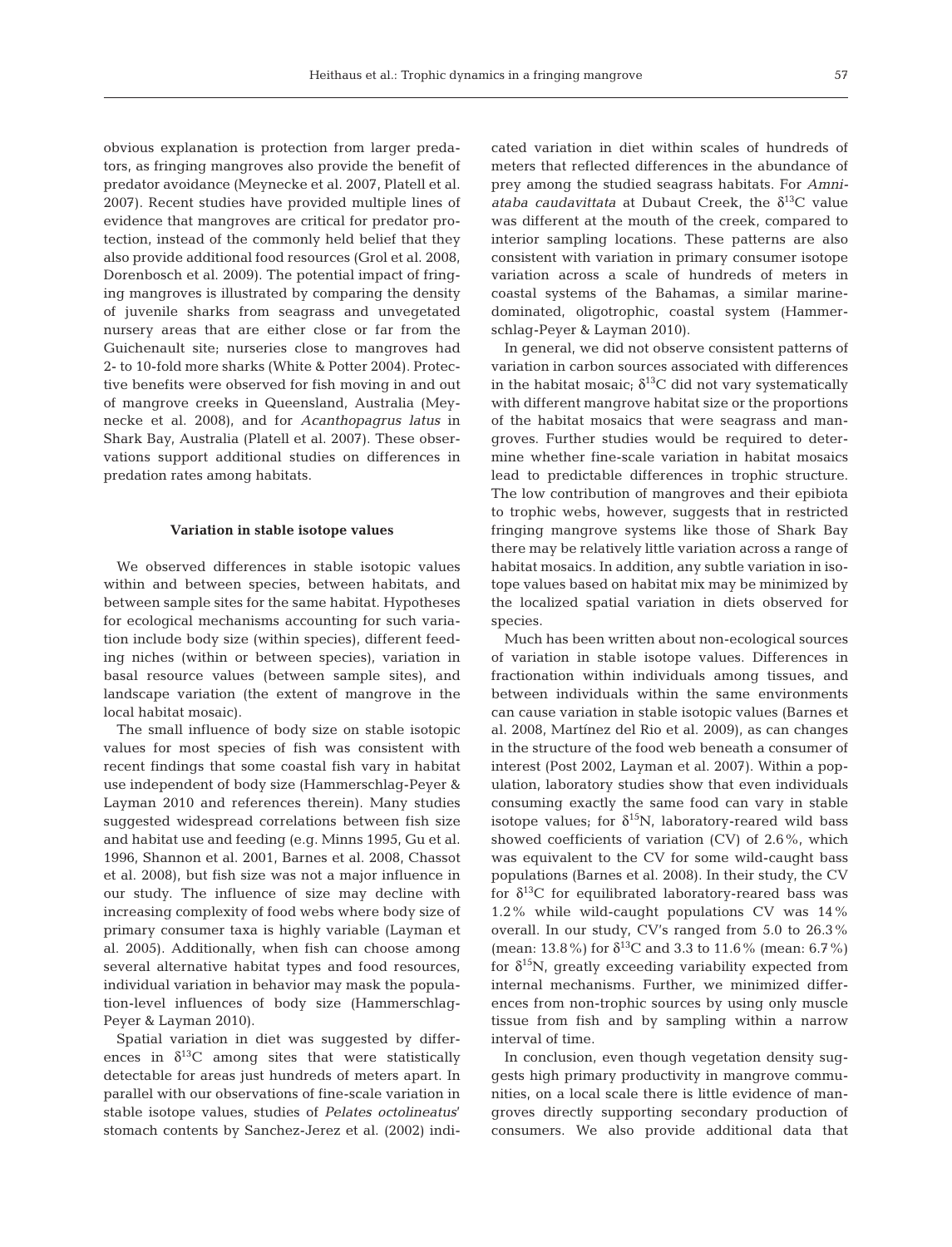sumer isotope values can vary: a source of variation that must be accounted for in coastal marine systems.

*Acknowledgements.* R. Black and A. Brearley (University of Western Australia) helped with identifications of invertebrates. We thank S. Morrison (Western Australian Museum) for assistance in identifying fish. We thank the staff of CALM at Monkey Mia for their logistic support. This research was supported by grants from the National Science Foundation (OCE0526065, OCE0620409, OCE0745606, OCE0746164, and by funding from Kenyon College to E.R.H. This is contribution #46 from the Shark Bay Ecosystem Research Project.

## LITERATURE CITED

- ▶ Abrantes K, Sheaves M (2009) Food web structure in a nearpristine mangrove area of the Australian wet tropics. Estuar Coast Shelf Sci 82:597–607
- ► Barnes C, Jennings S, Polunin NVC, Lancaster JE (2008) The ► Laegdsgaard P, Johnson C (2001) Why do juvenile fish utilise importance of quantifying inherent variability when interpreting stable isotope field data. Oecologia 155:227–235
	- Blaber SJM (2007) Mangroves and fishes: issues of diversity, dependence, and dogma. Bull Mar Sci 80:457–472
	- Black R, Robertson AI, Peterson CH, Peterson NM (1990) Fishes and benthos of near-shore seagrass and sandflat habitats at Monkey Mia Shark Bay, Western Australia. In: Berry PF, Bradshaw SD, Wilson BR (eds) Research in Shark Bay. Report of the France-Australe Bicentenary Expedition Committee. West Aus Mus, Perth, p 245–261
- ► Bouillon S, Connolly RM, Lee SY (2008) Organic matter exchange and cycling in mangrove ecosystems: recent insights from stable isotope studies. J Sea Res 59:44–58
- Chassot E, Rouyer T, Trenkel VM, Gascuel D (2008) Investi-➤ gating trophic-level variability in Celtic Sea fish predators. J Fish Biol 73:763–781
- ► Connolly RM, Gorman D, Guest MA (2005) Movement of carbon among estuarine habitats and its assimilation by invertebrates. Oecologia 144:684–691
- ▶ Dorenbosch M, Grol MGG, de Groene A, van der Velde G, Nagelkerken I (2009) Piscivore assemblages and predation pressure affect relative safety of some back-reef habitats for juvenile fish in a Caribbean bay. Mar Ecol Prog Ser 379:181–196
- ► Duffy JE (2006) Biodiversity and the functioning of ecosystems. Mar Ecol Prog Ser 311:233–250
	- Elliott M, Whitfield AK, Potter IC, Blaber SJM, Cyrus DP, Nordlie FG, Harrison TD (2007) The guild approach to cate gorizing estuarine fish assemblages: a global review. Fish Fish 8:241–268
- ► Ewel K, Twilley R, Ong J (1998) Different kinds of mangrove forests provide different goods and services. Glob Ecol Biogeogr 7:83–94
	- Faunce CH, Layman CA (2009) Sources of variation that affect perceived nursery function of mangroves. In: Nagel kerken I (ed) Ecological connectivity among tropical coastal ecosystems. Springer Science + Business Media B.V., New York, NY, p 401–421
- ▶ Faunce CH, Serafy JE (2006) Mangroves as fish habitat: 50 years of field studies. Mar Ecol Prog Ser 318:1–18 Froese F, Pauly D (2009) FishBase, available at www. fishbase.org
- ► Fry B, Ewel KC (2003) Using stable isotopes in mangrove fisheries research: a review and outlook. Isotopes Environ Health Stud 39:191–196
- emphasize the multiple spatial scales at which con-  $\triangleright$  Grol MGG, Dorenbosch M, Kokkelmans EMG, Nagelkerken I (2008) Mangroves and seagrass beds do not enhance growth of early juveniles of a coral reef fish. Mar Ecol Prog Ser 366:137–146
	- ► Gu B, Schelske CL, Hoyer MV (1996) Stable isotopes of carbon and nitrogen as indicators of diet and trophic structure of the fish community in a shallow hypereutrophic lake. J Fish Biol 49:1233–1243
	- ► Hammerschlag-Peyer CP, Layman CA (2010) Specialization in individual-level movement patterns of snapper in Bahamian wetlands. Mar Ecol Prog Ser 415:211–220
		- Heithaus MR (2004) Fish communities of subtropical seagrass meadows and associated habitats in Shark Bay, Western Australia. Bull Mar Sci 75:79–99
		- Hoese DF, Bray DJ, Paxon JR, Gerald RA (2007) Fishes. In Beasley OL, Wells A (eds) Zoological catalogue of Australia, Vol 35, Parts 1–3. ABRS & CSIRO Publishing, Collingswood
	- ► Kristensen E, Bouillon S, Dittmar T, Marchand C (2008) Organic carbon dynamics in mangrove ecosystems: a review. Aquat Bot 89:201–219
	- mangrove habitats? J Exp Mar Biol Ecol 257:229–253
	- Layman CA (2007) What can stable isotope ratios reveal about mangroves as fish habitat? Bull Mar Sci 80:513–527
	- Layman CA, Winemiller KO, Arrington DA, Jepsen DB (2005) Body size and trophic position in a diverse tropical food web. Ecology 86:2530–2535
	- ► Layman CA, Quattrochi JP, Peyer CM, Allgeier JE (2007) Niche width collapse in a resilient top predator following ecosystem fragmentation. Ecol Lett 10:937–944
	- ► Lee SY (1995) Mangrove outwelling: a review. Hydrobiologia 295:203–212
	- ► Linke TE, Platell ME, Potter IC (2001) Factors influencing the partitioning of food resources among six fish species in a large embayment with juxtaposing bare sand and seagrass habitats. J Exp Mar Biol Ecol 266:193–217
	- ► Loneragan NR, Bunn SE, Kellaway DM (1997) Are mangroves and seagrasses sources of organic carbon for penaeid prawns in a tropical Australian estuary? A multiple stableisotope study. Mar Biol 130:289–300
		- Lugendo BR, Nagelkeren I, Kruitwagen G, van der Velde G, Mgaya YD (2007) Relative importance of mangroves as feeding habitats for fishes: a comparison between mangrove habitats with different settings. Bull Mar Sci 80: 497–512
	- ► Luo J, Serafy JE, Sponaugle S, Teare PB, Kieckbusch D (2009) The movement of gray snapper *Lutjanus griseus* among subtropical seagrass, mangrove, and coral reef habitats. Mar Ecol Prog Ser 380:255–269
	- $\blacktriangleright$  Mallela J, Harrod C (2008) δC-13 and δN-15 reveal significant differences in the coastal foodwebs of the seas surrounding Trinidad and Tobago. Mar Ecol Prog Ser 368:41–51
	- ▶ Martínez del Rio C, Wolf N, Carleton SA, Gannes LZ (2009) Isotopic ecology ten years after a call for more laboratory experiments. Biol Rev Camb Philos Soc 84:91–111
	- ▶ Melville AJ, Connolly RM (2003) Spatial analysis of stable isotope data to determine primary sources of nutrition for fish. Oecologia 136:499–507
	- ► Mendoza-Carranza M, Hoeinghaus DJ, Garcia AM, Romero-Rodriguez Á (2010) Aquatic food webs in mangrove and seagrass habitats of Centla Wetland, a Biosphere Reserve in southeastern Mexico. Neotrop Ichthyol 8:171–178
		- Meynecke JO, Lee SY, Duke NC, Warnken J (2007) Relationships between estuarine habitats and coastal fisheries in Queensland, Australia. Bull Mar Sci 80:773–793
	- ► Meynecke JO, Poole GC, Werry J, Lee SY (2008) Use of PIT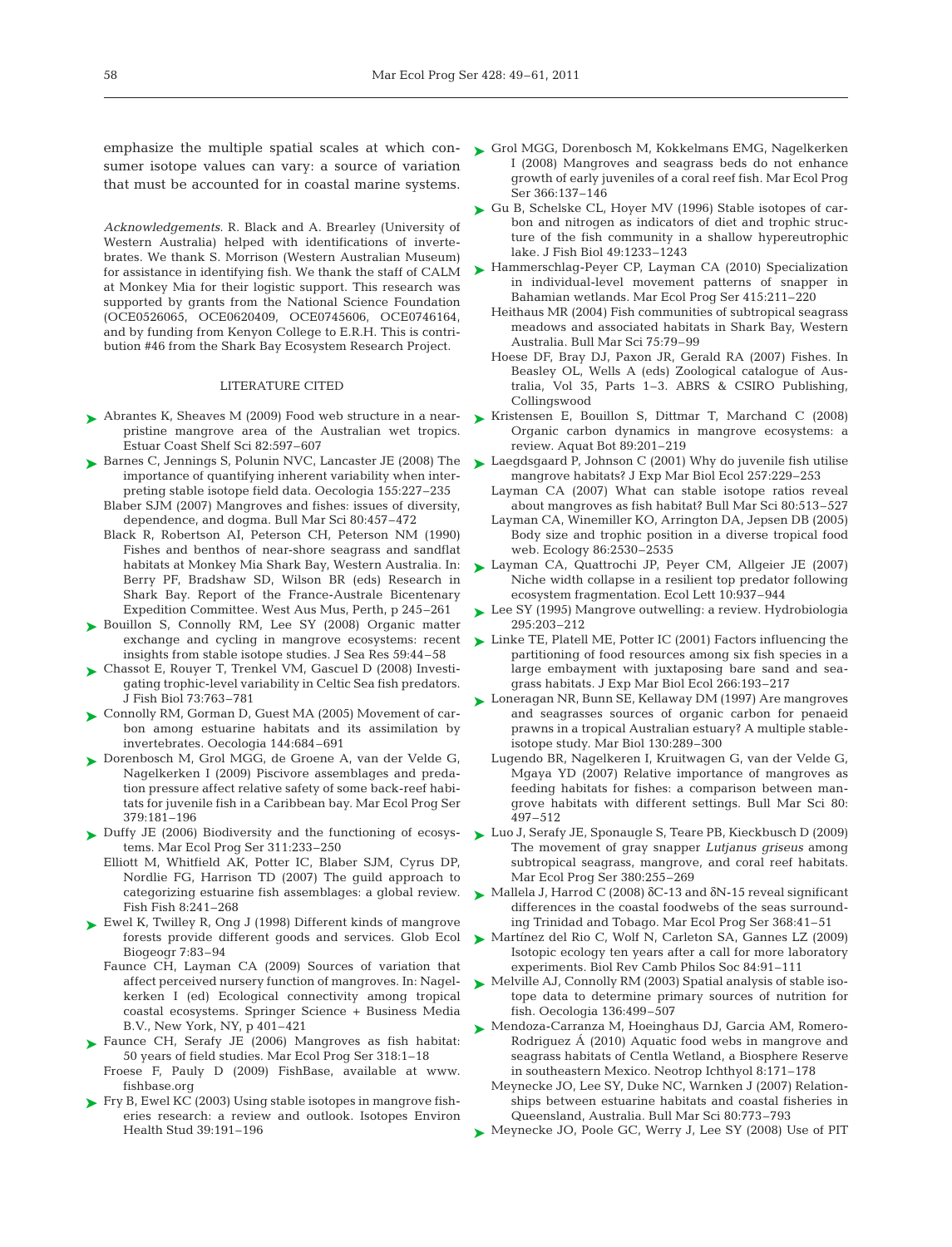tag and underwater video recording in assessing estuarine fish movement in a high intertidal mangrove and salt marsh creek. Estuar Coast Shelf Sci 79:168–178

- ► Minns CK (1995) Allometry of home-range size in lake and river fishes. Can J Fish Aquat Sci 52:1499–1508
	- Nagelkerken I (2009) Ecological connectivity among tropical coastal ecosystems. Springer Science + Business Media B. V., New York, NY
- ► Nagelkerken I, van der Velde G (2004) Are Caribbean mangroves important feeding grounds for juvenile reef fish from adjacent seagrass beds? Mar Ecol Prog Ser 274: 143–151
- ► Nagelkerken I, Blaber SJM, Bouillon S, Green P and others (2008) The habitat function of mangroves for terrestrial and marine fauna: a review. Aquat Bot 89:155–185
	- Odum WE, Heald EJ (1975) The detritus-based food web of an estuarine mangrove community. In: Cronin LE (ed) Estuarine research, Vol 1. Academic Press, New York, NY, p 265–286
- ► Phillips DL, Gregg JW (2003) Source partitioning using stable isotopes: coping with too many sources. Oecologia 136: 261–269
- ► Platell ME, Ang SA, Hesp SA, Potter IC (2007) Comparisons between the influences of habitat, body size and season on the dietary composition of the sparid *Acanthopagrus latus* in a large marine embayment. Estuar Coast Shelf Sci 72: 626–634
	- Post DM (2002) Using stable isotopes to estimate trophic position: models, methods, and assumptions. Ecology 83: 703–718
- ► Post DM, Layman CA, Arrington DA, Takimoto G, Quattrochi J, Montana CG (2007) Getting to the fat of the matter: models, methods and assumptions for dealing with lipids in stable isotope analyses. Oecologia 152:179–189
- ► Sakabe R, Lyle JM (2010) The influence of tidal cycles and freshwater inflow on the distribution and movement of an estuarine resident fish *Acanthopagrus butcheri.* J Fish Biol 77:643–660
- ► Sanchez-Jerez P, Gillanders BM, Kingsford MJ (2002) Spatial variation in abundance of prey and diet of trumpeter (*Pelates sexlineatus*: Teraponidae) associated with *Zostera capricorni* seagrass meadows. Austral Ecol 27:200–210
- Schmidt SN, Olden JD, Solomon CT, Vander Zanden MJ (2007) Quantitative approaches to the analysis of stable isotope food web data. Ecology 88:2793–2802
- ► Shannon JP, Blinn DW, Haden GA, Benenati EP, Wilson KP (2001) Food web implications of  $\delta$ C-13 and  $\delta$ N-15 variability over 370 km of the regulated Colorado River, USA. Isotopes Environ Health Stud 37:179–191
- ► Sheaves M (2005) Nature and consequences of biological connectivity in mangrove systems. Mar Ecol Prog Ser 302: 293–305
- ► Sheaves M (2009) The consequences of ecological connectivity: the example of the coastal ecosystem mosaic. Mar Ecol Prog Ser 391:107–115
- ► Sheaves M, Molony B (2000) Short-circuit in the mangrove food chain. Mar Ecol Prog Ser 199:97–109
- ► Thimdee W, Deein G, Nakayama N, Suzuki Y, Matsunaga K (2008) d13C and d15N indicators of fish and shrimp community diet and trophic structure in a mangrove ecosystem in Thailand. Wetlands Ecol Manage 16:463–470
- ► Travers MJ, Potter IC (2002) Factors influencing the characteristics of fish assemblages in a large subtropical marine embayment. J Fish Biol 61:764–784
	- UNEP, World Conservation Monitoring Centre (2008) Shark Bay, Western Australia. United Nations Environment Programme, World Conservation Monitoring Centre, available at: www.unep-wcmc.org/protected\_areas/data/ wh/sharkbay.html
- ► Unsworth RKF, Wylie E, Smith DJ, Bell JJ (2007) Diel trophic structuring of seagrass bed fish assemblages in the Wakatobi Marine National Park, Indonesia. Estuar Coast Shelf Sci 72:81–88
	- Walker DI (1990) Seagrass in Shark Bay, Western Australia. In: Berry PF, Bradshaw SD, Wilson BR (eds) Research in Shark Bay. Report of the France-Australe Bicentenary Expedition Committee. West Aus Mus, Perth, p 101–106
- ► Werry J, Lee SY (2005) Grapsid crabs mediate link between mangrove litter production and estuarine planktonic food chains. Mar Ecol Prog Ser 293:165–176
- ► White WT, Potter IC (2004) Habitat partitioning among four elasmobranch species in nearshore, shallow waters of a subtropical embayment in Western Australia. Mar Biol 145:1023–1103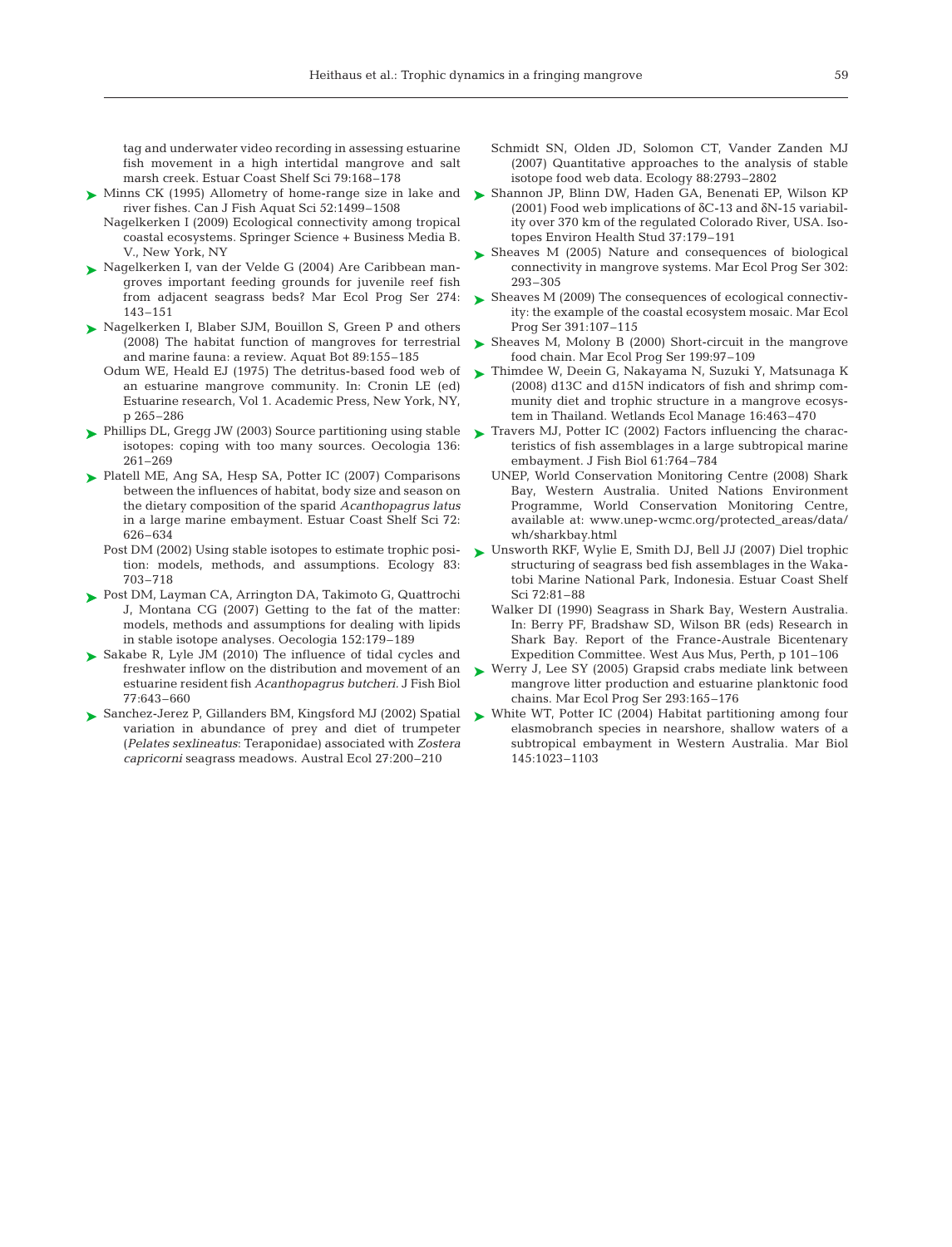| Species                        | Site: Length (mm) $\pm$ SE (n)  |                             |                                |                            |                              |                                |                              |                            |  |  |
|--------------------------------|---------------------------------|-----------------------------|--------------------------------|----------------------------|------------------------------|--------------------------------|------------------------------|----------------------------|--|--|
|                                | Common name                     | <b>DP</b>                   | DM                             | DI                         | GL                           | <b>GI</b>                      | SG                           | <b>MM</b>                  |  |  |
| Amniataba<br>caudavittata      | Yellowtail<br>trumpeter ***     |                             | $104.0 \pm$<br>4.3 $(3)^{a,b}$ | $75.3 \pm$<br>4.6 $(13)^a$ | $137.2 \pm$<br>$10.1~(12)^a$ | $83.3 \pm$<br>4.0 $(12)^{a,b}$ | $186.6 \pm$<br>11.1 $(7)^c$  |                            |  |  |
| Apoqon rueppelli               | Gobblequts<br><b>NS</b>         |                             |                                | $61.2 \pm$<br>7.87(4)      | $59.0 \pm$<br>2.52(9)        |                                | 70.0(1)                      |                            |  |  |
| Atherinomorus<br>vaigiensis    | Oqilby's<br>hardyhead ***       |                             |                                |                            |                              | $136.3 +$<br>3.1 $(10)^{b}$    |                              | $78.1 \pm$<br>3.1 $(10)^a$ |  |  |
| Colurodontis<br>paxmani        | Paxman's leather-<br>jacket NS  |                             |                                | $51.0 \pm$<br>5.0(2)       |                              | $49.5 \pm$<br>4.5(2)           | 55.7 $\pm$<br>0.3(6)         |                            |  |  |
| Craterocephalus<br>mugiloides  | Spotted<br>hardyhead ***        |                             |                                | $36.1 \pm$<br>$2.1(5)^a$   | $33.5 \pm$<br>$0.7(5)^{a}$   | $35.6 \pm$<br>$0.5(5)^{a}$     |                              | $57.5 +$<br>$2.0(4)^{b}$   |  |  |
| Gerres<br>subfasciatus         | Roach***                        | $79.8 \pm$<br>$3.5(10)^{b}$ |                                |                            |                              | $66.57 \pm$<br>$2.5(14)^{a}$   |                              |                            |  |  |
| Pelates<br>octolineatus        | Striped<br>trumpeter***         |                             |                                | $64.8 \pm$<br>6.4 $(6)^b$  | $92.2 \pm$<br>14.8 $(4)^c$   | $37.7 +$<br>$1.2~(10)^a$       | $216.4 \pm$<br>4.4 $(45)^d$  |                            |  |  |
| Rhabdosarqus<br>sarba          | Tarwhine ***                    |                             | $115.2 \pm$<br>$13.2(5)^a$     | $103.8 \pm$<br>7.2 $(5)^a$ | $107.2 \pm$<br>4.1 $(19)^a$  | $101.1 \pm$<br>5.7 $(11)^a$    | $160.0 \pm$<br>7.1 $(4)^{b}$ |                            |  |  |
| Sillago burrus                 | Western trumpeter<br>Whiting NA |                             |                                |                            |                              | $94.7 \pm$<br>1.3(10)          |                              |                            |  |  |
| Sillago<br>schomburgkii        | Yellowfin<br>whiting NA         |                             |                                |                            |                              |                                |                              | $97.0 \pm$<br>11.0(2)      |  |  |
| Sillago sp.                    | Whiting sp. NA                  | $97.4 \pm$<br>9.5(10)       |                                |                            |                              |                                |                              |                            |  |  |
| <b>Tylosurus</b><br>crocodilus | Slender<br>longtom NA           | $279.7 +$<br>2.3(3)         |                                |                            |                              | 259.0(1)                       |                              |                            |  |  |
| Yongeichthys<br>nebulosus      | Shadow qoby NA                  |                             |                                |                            |                              | $52.6 \pm$<br>2.3(9)           |                              |                            |  |  |